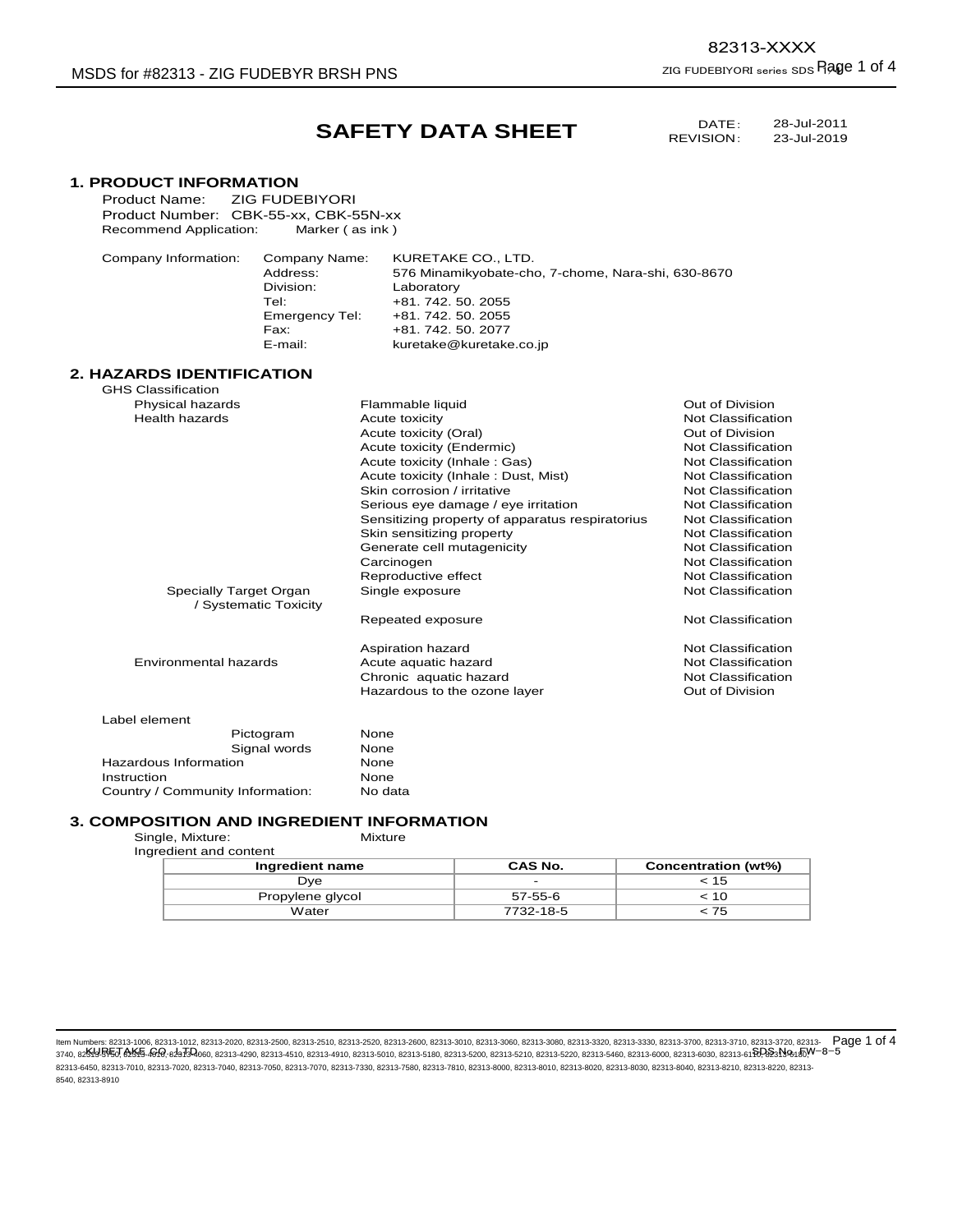| <b>4. FIRST AID</b>                      |                                                                                                                                                                                                            |
|------------------------------------------|------------------------------------------------------------------------------------------------------------------------------------------------------------------------------------------------------------|
| For Inhale:                              | Remove the victim to the fresh air area. If feel bad, see a doctor.                                                                                                                                        |
| For Skin:                                | Put off the all polluted clothes immediately. Clean with the proper temp. and slow flowing water<br>for over 15 minutes. If have irritate the skin, see a doctor. Call a doctor if feel bad. Before re-use |
|                                          | the put off clothes, clean it up and remove the pollution.                                                                                                                                                 |
| For Eyes:                                | Put off the contacts if possible, and continue to clean. Clean the eyes carefully for a few minutes.                                                                                                       |
|                                          | If the eyes get this product, clean the eye immediately and wash away completely. If the cleaning                                                                                                          |
|                                          | eyes not enough, it may cause irreversible eye damage.                                                                                                                                                     |
|                                          | If irritate to the eyes continue, see a doctor.                                                                                                                                                            |
| For Swallow:                             | Call a doctor, if feel bad. Rinse the mouth out. Do not have the victim vomit.                                                                                                                             |
| Expected acute symptom and late symptom: |                                                                                                                                                                                                            |
|                                          | Sialorrhea, face flash, cough, dizzy, lethargy, headache, sore throat, deliquim animi barf, vomition                                                                                                       |
| Most important sign and symptom:         | No data                                                                                                                                                                                                    |
| Protect the person received first aid:   |                                                                                                                                                                                                            |
|                                          | Rescuer must wear proper protective equipment according to the situation.                                                                                                                                  |
| Special notandum for doctor:             |                                                                                                                                                                                                            |
|                                          | Symptom will appear later, so that if the patient exposed excessively, it needs medical follow progress.                                                                                                   |
| <b>5. FIRE-FIGHTING MEASURE</b>          |                                                                                                                                                                                                            |
| Extinguishing Media:                     | Small fire / Carbon dioxide, dry chemical extinguishing media, water spray, alcoholic resistance foam.                                                                                                     |
| Great Conflagration:                     | Water spray, mist water, alcoholic resistance form.                                                                                                                                                        |
| Forbidden Extinguishing Media:           |                                                                                                                                                                                                            |
|                                          | Cylindrical pouring water.                                                                                                                                                                                 |
| Special Dangerous and Harmful Effect:    |                                                                                                                                                                                                            |
|                                          | The irritative, toxicity and corrosive gas is generated by fire. The container will be burst by heating.                                                                                                   |
|                                          | If it is not dangerous, move the container from the fire area.                                                                                                                                             |
|                                          | If it is impossible to move, cool the container and around by spraying water. After extinguishing a                                                                                                        |
|                                          | fire, cool the container completely by large quantity of water.                                                                                                                                            |
| Protect the Person Extinguish a Fire:    |                                                                                                                                                                                                            |
|                                          | For fighting fire, wear compressed air open-circuit SBCA and protect equipment for chemical.<br>Fight a fire from up wind.                                                                                 |
| <b>6. ACCIDENTAL RELEASE MEASURES</b>    |                                                                                                                                                                                                            |
|                                          | Notandum for Human Body, Protective Equipment and Emergency Measure:                                                                                                                                       |
|                                          | The worker must wear proper protector (refer to section 8) not to get the paint on the skin or into                                                                                                        |
|                                          | eyes. Do not touch the leakage material or walk into it. Keep the proper distance in all direction as                                                                                                      |
|                                          | the leakage area immediately. No unauthorized entry. If leakage but not occur a fire, wear the                                                                                                             |
|                                          | occlusive and impervious protect wear. Stay in the wind. Move away from the low ground.                                                                                                                    |
|                                          | Ventilate before enter the sealed area.                                                                                                                                                                    |
| Notandum for Environment:                |                                                                                                                                                                                                            |
|                                          | Prevent from influx into the drain ditch, sewer, basement and closed area.                                                                                                                                 |
|                                          | Take notice not to affect the environment by discharge the paint into the river.                                                                                                                           |
| <b>Collect Neutralization:</b>           |                                                                                                                                                                                                            |
|                                          | In small quantity case, absorb the leakage material by dry sand and nonflammable material or                                                                                                               |
|                                          | collect it in the sealed type container then dispose it. In small quantity case, collect the absorbed<br>material by clean antistatic tools. In large quantity case, yard the leakage material by mound to |
|                                          | prevent flow out and lead it into safety area then collect it. In large quantity case, water spray lower                                                                                                   |
|                                          | the steam temperature but it may not inhibit combustion at the sealed area.                                                                                                                                |
| Containment or Depurant and Equipment:   |                                                                                                                                                                                                            |
|                                          | If it is not danger, stop the leakage. Ground all equipment which need for handle the leakage                                                                                                              |
|                                          | material. Use steam retard foam for lower the steam concentration.                                                                                                                                         |
| Precaution of Second Disaster:           |                                                                                                                                                                                                            |
|                                          | Clear away all ignition source immediately (Do not smoking near around, forbid firework and flame)                                                                                                         |
|                                          | In case large steam generating, retard it by mist spray. Call related agency and ask the help.                                                                                                             |
|                                          |                                                                                                                                                                                                            |

ltem Numbers: 82313-1006, 82313-1012, 82313-2020, 82313-2500, 82313-2520, 82313-2600, 82313-3000, 82313-3000, 82313-3080, 82313-3320, 82313-3330, 82313-3700, 82313-3710, 82313-3720, 82313-3720, 82313-8730, 82313-870, 8231 ltem Numbers: 82313-1006, 82313-1012, 82313-2020, 82313-2500, 82313-2520, 82313-3600, 82313-3300, 82313-300, 82313-3320, 82313-3330, 82313-3700, 82313-3710, 82313-3720, 82313-67523 82313-6170, 82313-6180, 82313-6180, 8231 82313-6450, 82313-7010, 82313-7020, 82313-7040, 82313-7050, 82313-7070, 82313-7330, 82313-7580, 82313-7810, 82313-8000, 82313-8010, 82313-8020, 82313-8030, 82313-8040, 82313-8210, 82313-8220, 82313- 8540, 82313-8910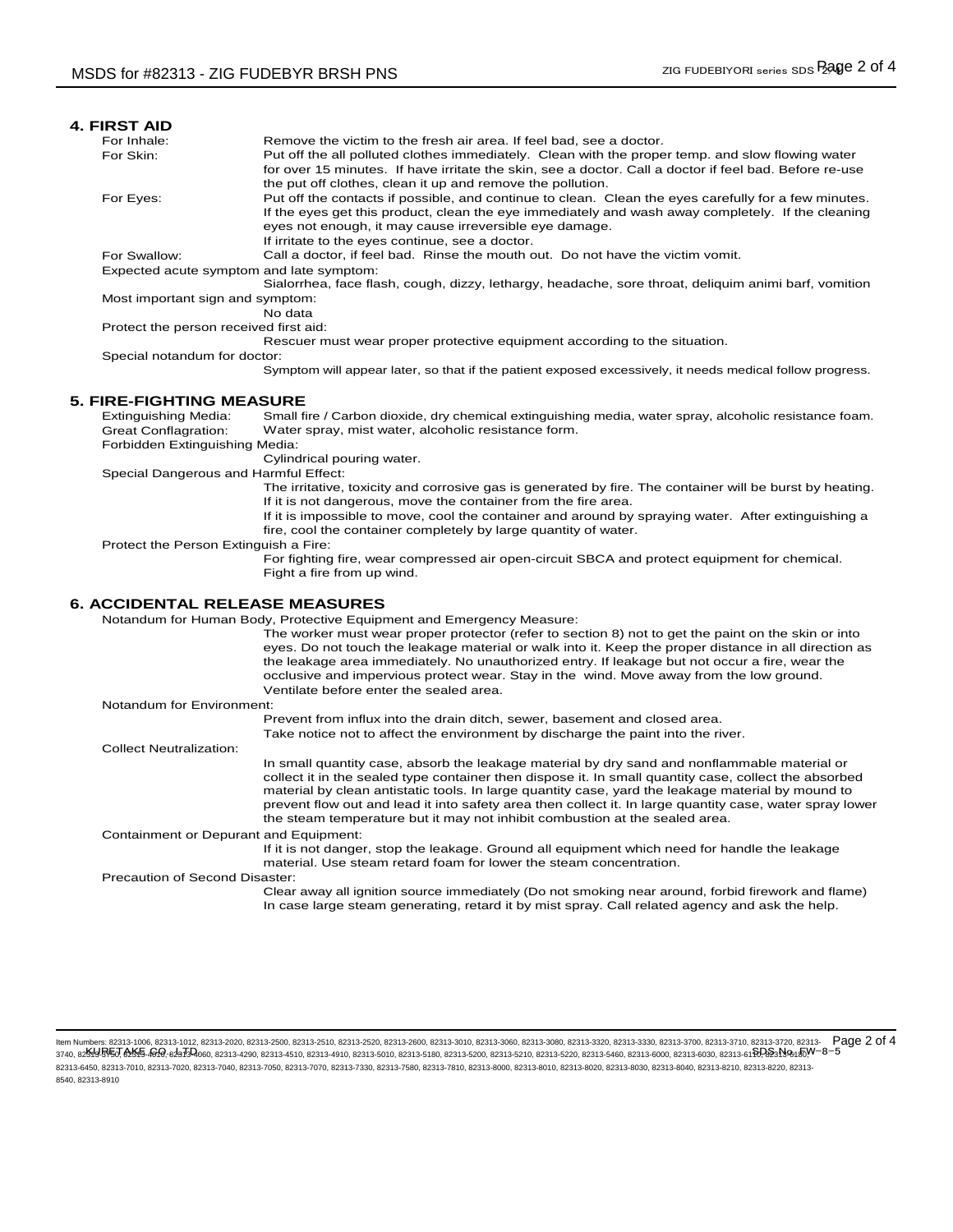#### **7. HANDLING AND STORAGE**

Handling Do the equipment measure described on the section 8 and wear protector.

Local exhaust ventilation, whole ventilation:

Do the local exhaust ventilation and whole ventilation described on section 8. Prevent leakage the liquid and steam as possible.

Safe handling notandum:

This product irritate the eyes so that care not to get it into the eyes. This product may cause sleep or vertigo, irritate the apparatus respiratorius and damage organ parts so that do not touch, inhale and swallow it. Do not fall, drop, shock or drag the container. Clean hands well after use this product. Use this product outside or well ventilated area only. Avoid touching, refer to the section10.

Keep away from high temperature materials spark and fire, and avoid touching oxidizer and organic peroxide.

Storage Keep the container airtight and stock it in well ventilated place. Stock in the fulfilled and ventilated and cool place. Keep away from oxidant. Keep away from direct sunlight and fire. The inventory location must be fire-proof construction and the floor must be impermeable to prevent permeate the basement and spill to outside. Lock up the container.

Dangerous goods if mixed:

Refer to the section 10.

Container material:

Use the container regulated by fire law and UN transportation law.

#### **8. EXPOSURE CONTROLS / PERSONAL PROTECTION**

Install the eyewashing devices and safety shower where handle or stock this product.

Protection Equipment

| For apparatus respiratorius: |                                                                                                                                      |
|------------------------------|--------------------------------------------------------------------------------------------------------------------------------------|
|                              | Wear proper respiratory protect equipment such as gas mask for organic gas (if high<br>concentration, wear air-supplied respirator). |
| For hands:                   | Wear the gloves designated by manufacturer.                                                                                          |
| For eyes:                    | Wear the eye protector designated by manufacturer.                                                                                   |
| For skin and Body:           | Wear protect boots, oil resistant apron (impermeable and antistatic) and protect clothes (antistatic)<br>designated by manufacturer. |

Hygiene Measure

Check the protect equipments regularly with check sheet. Clean hands well after use this product.

### **9. PHYSICAL AND CHEMICAL PROPERTIES**

| <b>Physical Properties</b>  | Condition (20°C)        | Liquid                        |
|-----------------------------|-------------------------|-------------------------------|
|                             | Odor                    | <b>Odorless</b>               |
|                             | Boiling point           | Approx. 100°C                 |
|                             | Vapor pressure          | No data                       |
|                             | Specific gravity (20°C) | 1.05 - 1.07 (reference value) |
|                             | pH (against water base) | $4.0 - 11.0$                  |
|                             | Other                   | No data                       |
| Hazardous Information       | Flash point             | No data                       |
|                             | Ignition point          | No data                       |
|                             | <b>Explosion limit</b>  | No data                       |
| Other Hazardous Information |                         | No data                       |

#### **10. STABILITY AND REACTIVITY**

| Stability:                       | Under usually storage condition, it is stable. |
|----------------------------------|------------------------------------------------|
| Hazardous Reactivity:            | <b>Nothing</b>                                 |
| <b>Avoid Condition</b>           | Nothing                                        |
| Avoid Touching                   | Nothina                                        |
| Hazardous Decomposition Product: |                                                |

Generates harmful gas such as carbon monoxide and carbon dioxide.

#### **11. TOXICOLOGICAL INFORMATION**

| Harmful ingredient and exposure limit.             |                    |         |                            |
|----------------------------------------------------|--------------------|---------|----------------------------|
| <b>Name</b>                                        | <b>ACGIH (TLV)</b> | IARC.   | <b>OTHER</b>               |
| Propylene glycol                                   | No data            | No data | LD50(oral, rat) 20000mg/kg |
| Other harmful information relevant to composition: |                    | No data |                            |
| Harmful information for product:                   |                    |         | No data                    |

KURETAKE CO., LTD. SDS No. FW-8-5 3740, 82313-3750, 82313-4010, 82313-4060, 82313-4290, 82313-4510, 82313-4910, 82313-5010, 82313-5180, 82313-5200, 82313-5210, 82313-5220, 82313-5460, 82313-6000, 82313-6030, 82313-6110, 82313-6180, ltem Numbers: 82313-1006, 82313-1012, 82313-2020, 82313-2500, 82313-2510, 82313-2520, 82313-3310, 82313-3030, 82313-3330, 82313-3330, 82313-3730, 82313-3710, 82313-3720, 82313-3710, 82313-3720, 82313-3720, 82313-3720, 8231 82313-6450, 82313-7010, 82313-7020, 82313-7040, 82313-7050, 82313-7330, 82313-7580, 82313-7810, 82313-8010, 82313-8010, 82313-8020, 82313-8030, 82313-8040, 82313-8040, 82313-8040, 82313-8040, 82313-8040, 82313-8220, 82313-8 8540, 82313-8910